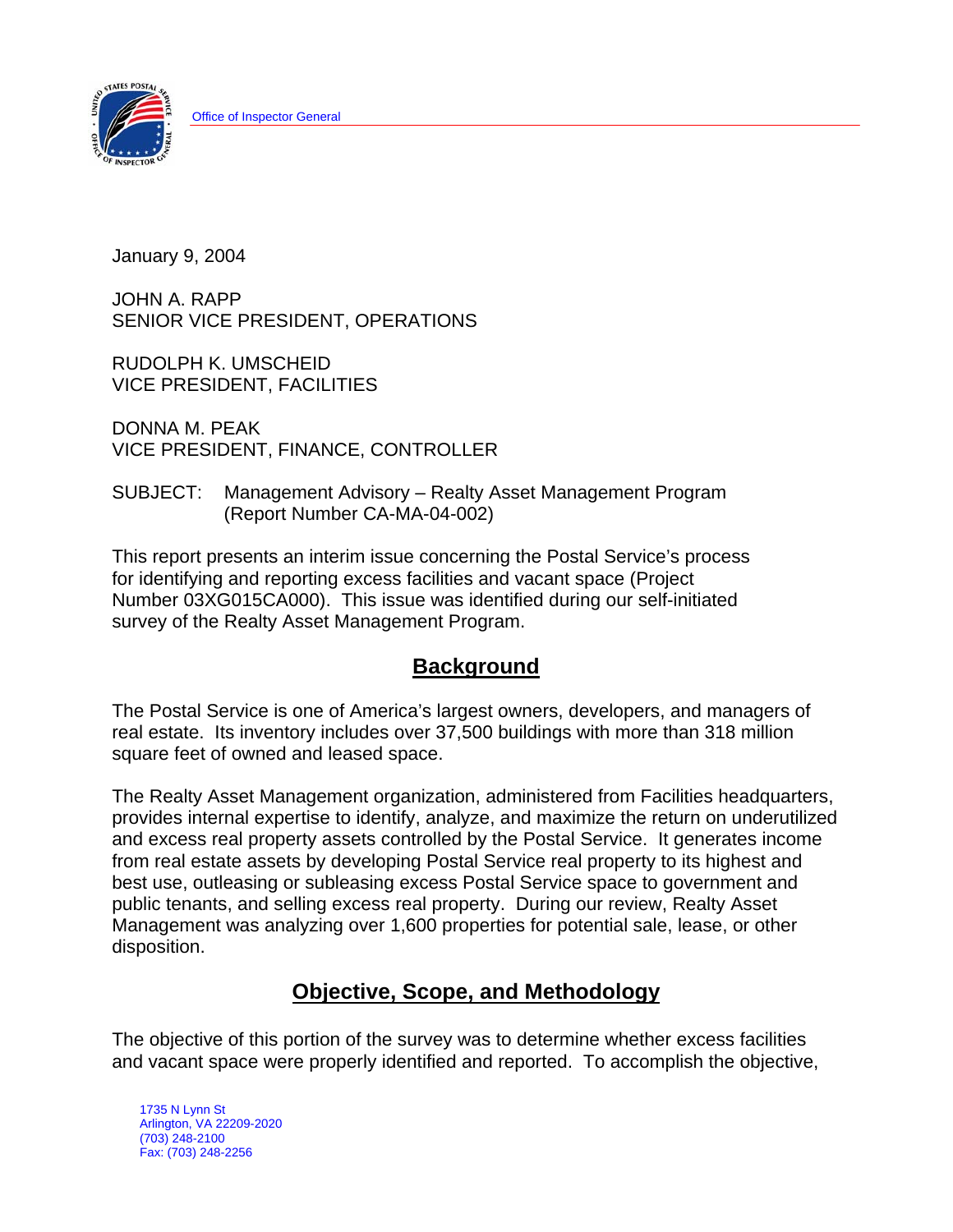we interviewed Postal Service Facilities headquarters officials and Realty Asset Management personnel at the Denver Facilities Service Office, and reviewed Postal Service policies, procedures, and related internal controls. We also contacted 13 district administrative service offices and 5 area Finance managers.

This review was conducted from March 2003 through January 2004 in accordance with the President's Council on Integrity and Efficiency, Quality Standards for Inspections. We discussed our conclusions and observations with appropriate management officials and included their comments, where appropriate.

# **Prior Audit Coverage**

Disposal of Excess Real Property (Report Number CA-AR-02-002, dated January 28, 2002), identified 30 properties purchased for \$45 million that had not been developed and utilized–one for almost 18 years. The Postal Service did not use these properties, in part, because operational requirements changed and budget constraints prevented development of the property. The audit concluded that efficient and economical disposal of unused property could provide additional financial resources to the Postal Service. Accordingly, Postal Service management agreed to have area offices review all undeveloped and unused real properties and advise Realty Asset Management of those properties that should be disposed.

# **Results**

### **Identifying and Reporting Excess Facilities and Vacant Space Needed Improvement**

We found the process for identifying and reporting excess facilities and vacant space needed improvement. Postal Service area officials advised us they did not annually review their inventory of owned property because they were unaware of the requirement. In addition, a requirement did not exist for area officials to identify vacant leased space, although one existed to report it. As a result, the Postal Service may not have been maximizing its return on these assets.

Area officials and applicable facilities personnel were required to review the inventory of Postal Service owned property, at least annually, to identify any excess vacant properties.<sup>1</sup> In addition, area officials or others with authority to approve property as excess were responsible for reporting identified vacant properties to Realty Asset Management, as well as, providing funding support for disposal. $2$  Furthermore, although there was no specific requirement in place to identify excess vacant space, there was a requirement that area and district officials and postmasters report all excess space in Postal Service owned or leased buildings. $3$ 

 $\frac{1}{1}$ Administrative Support Manual, ASM 13, Section 517.11.

<sup>&</sup>lt;sup>2</sup> <u>Administrative Support Manual</u>, ASM 13, Section 517.121 and Section 517.122.<br><sup>3</sup> Administrative Support Manual, ASM 13, Section 517.34.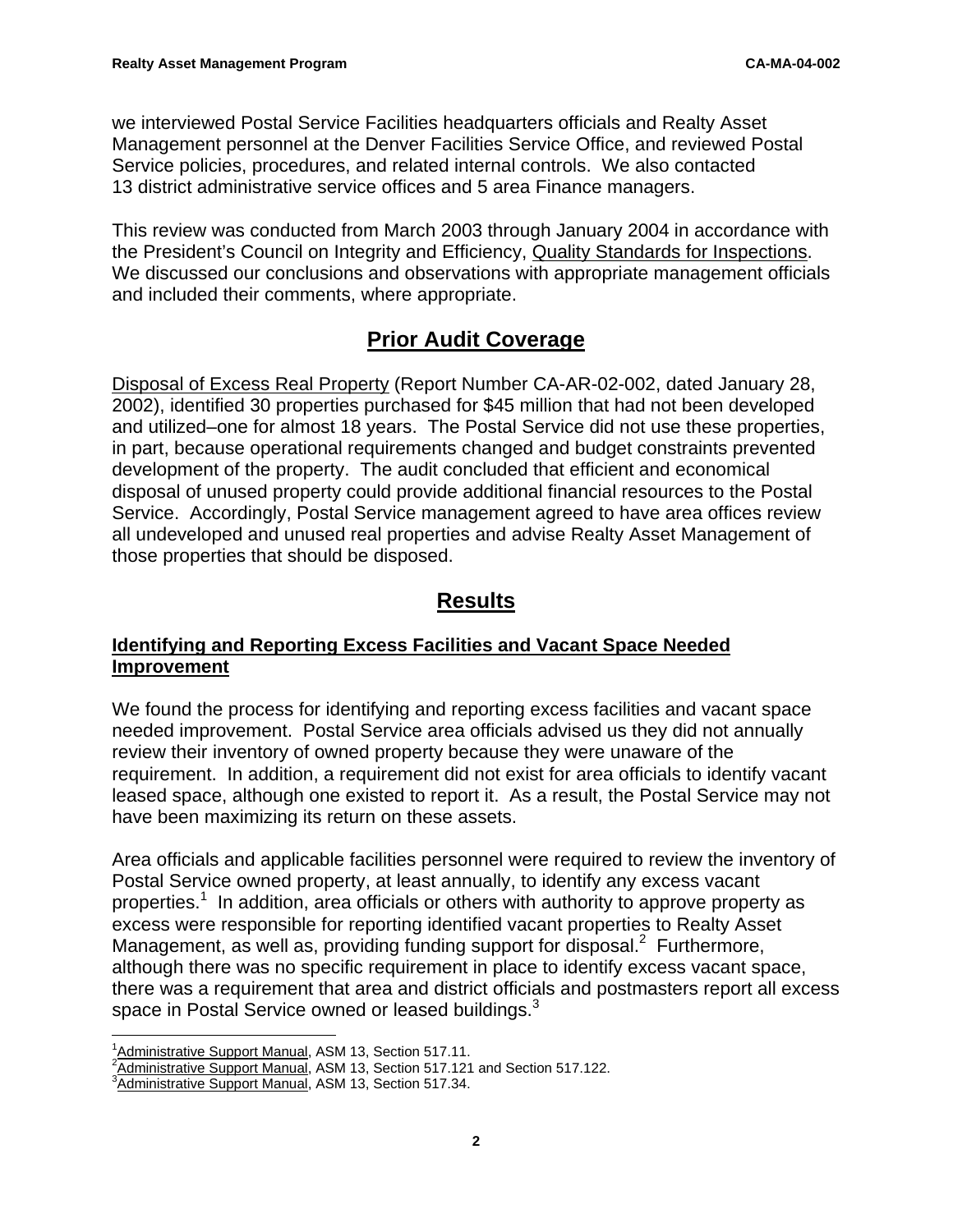Realty Asset Management personnel told us they did not believe all excess vacant properties and space were always identified and reported, even though Postal Service requirements were in place. Interviews with Realty Asset Management personnel and contacts with 18 area and district officials revealed that an annual review of Postal Service owned property was not performed. In fact, the Postal Service area and district officials we contacted were unaware of any formal requirement to annually identify excess owned property. Although Realty Asset Management personnel knew of the reporting requirement, they did not initiate proactive measures to help identify excess properties. Furthermore, there was no requirement for area officials to report the results of annual reviews when no excess property had been identified.

Discussions with Realty Asset Management personnel and a review of correspondence from two districts found the areas and districts were sometimes hesitant to identify excess facilities and vacant space in order to hedge against potential future requirements. Realty Asset Management personnel also stated area and district officials were not encouraged to report excess property and were sometimes reluctant to report properties because the area would be responsible for associated disposal costs. According to Realty Asset Management personnel, the average cost to dispose of a property was approximately \$10,000, not including potential environmental costs.

Improving the identification and subsequent reporting of excess facilities and vacant space to Realty Asset Management will provide the Postal Service with opportunities to maximize the return of these assets.

#### **Recommendations**

We recommend the senior vice president, Operations, in coordination with the vice president, Facilities:

- 1. Communicate and enforce existing annual requirements to review and identify any excess Postal Service owned property with appropriate area and facilities personnel.
- 2. Enhance reporting requirements of annual reviews to include negative replies.
- 3. Develop a process to identify excess space on a regular basis.

#### **Management's Comments**

Management agreed with recommendations 1, 2, and 3. Management stated the new national prioritization process and the outcome of the network realignment effort will help clarify where excess space exists and where new space is needed. Also, beginning in fiscal year 2005, the Postal Service will issue an annual call regarding vacant and/or excess space and will require a formal response, including negative replies. This will provide a standard format for annual reporting and a method to submit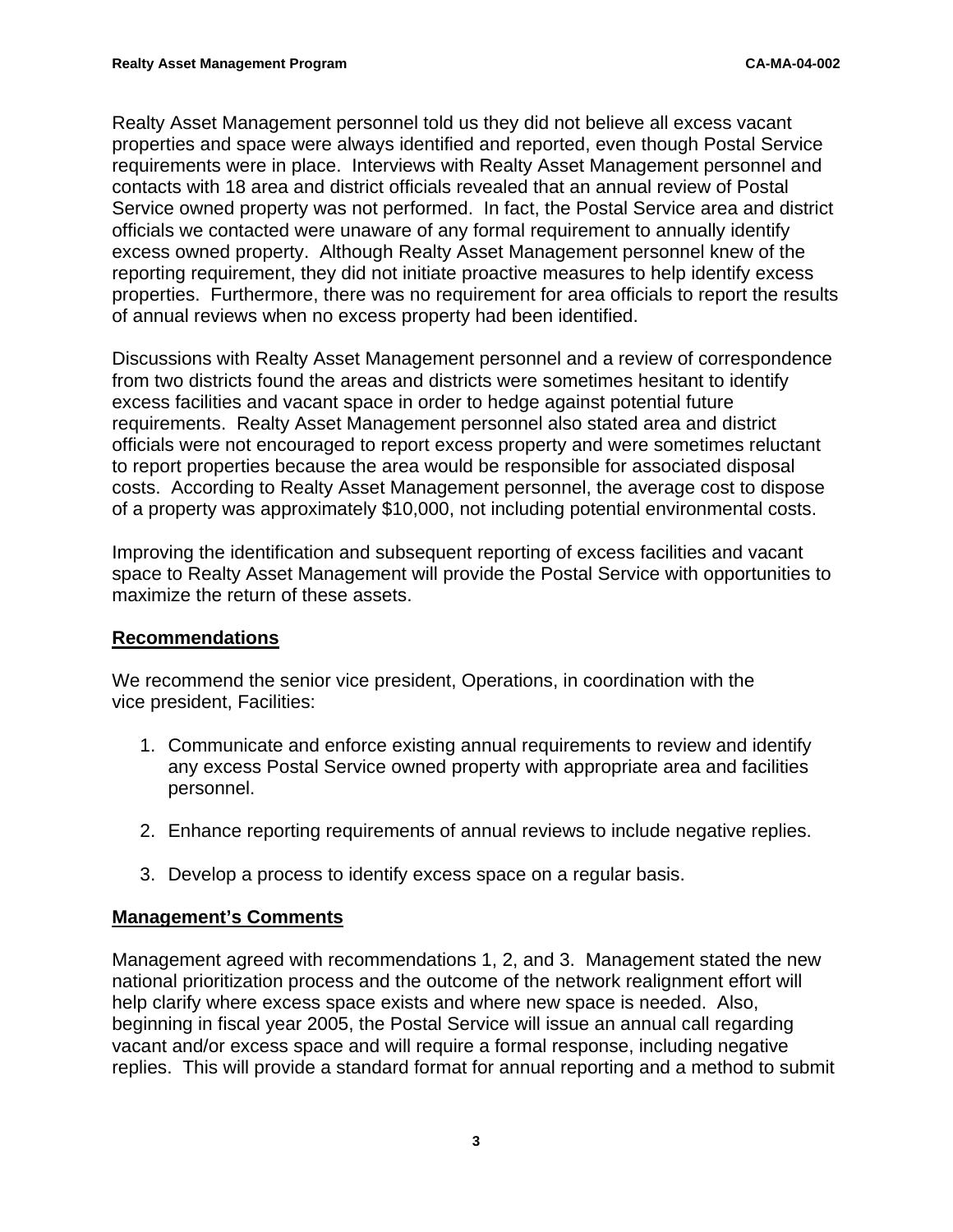additional excess space as it occurs. In the interim, they will continue to emphasize the importance of identifying excess space. Management's comments, in their entirety, are included in the appendix of this report.

#### **Evaluation of Management's Comments**

Management's comments are responsive to recommendations 1, 2, and 3. Management's actions taken or planned should correct the issues identified in the report.

#### **Recommendation**

We recommend the vice president, Finance, controller, in coordination with the vice president, Facilities:

4. Establish and implement a process to encourage identification and reporting of excess property and space. For example, consider establishing separate funding for disposal costs.

### **Management's Comments**

Management disagreed with recommendation 4. Management stated a strengthened process for identifying and reporting excess space is addressed in the first three recommendations and the Administrative Support Manual provides policies and procedures to accomplish planning and budgeting of real property disposals.

#### **Evaluation of Management's Comments**

The purpose of recommendation 4 was to encourage area and district officials to report excess property since they were sometimes reluctant to report properties because they would be responsible for associated disposal costs. Although management believes recommendations 1 through 3 are sufficient, we still believe recommendation 4 can further improve the identification and reporting of excess facilities and vacant space, thus, increasing opportunities to maximize the return of these assets. However, we do not plan to take further action on this disagreement.

We appreciate the cooperation and courtesies provided by your staff during the review. If you have any questions or need additional information, please contact Lorie Siewert,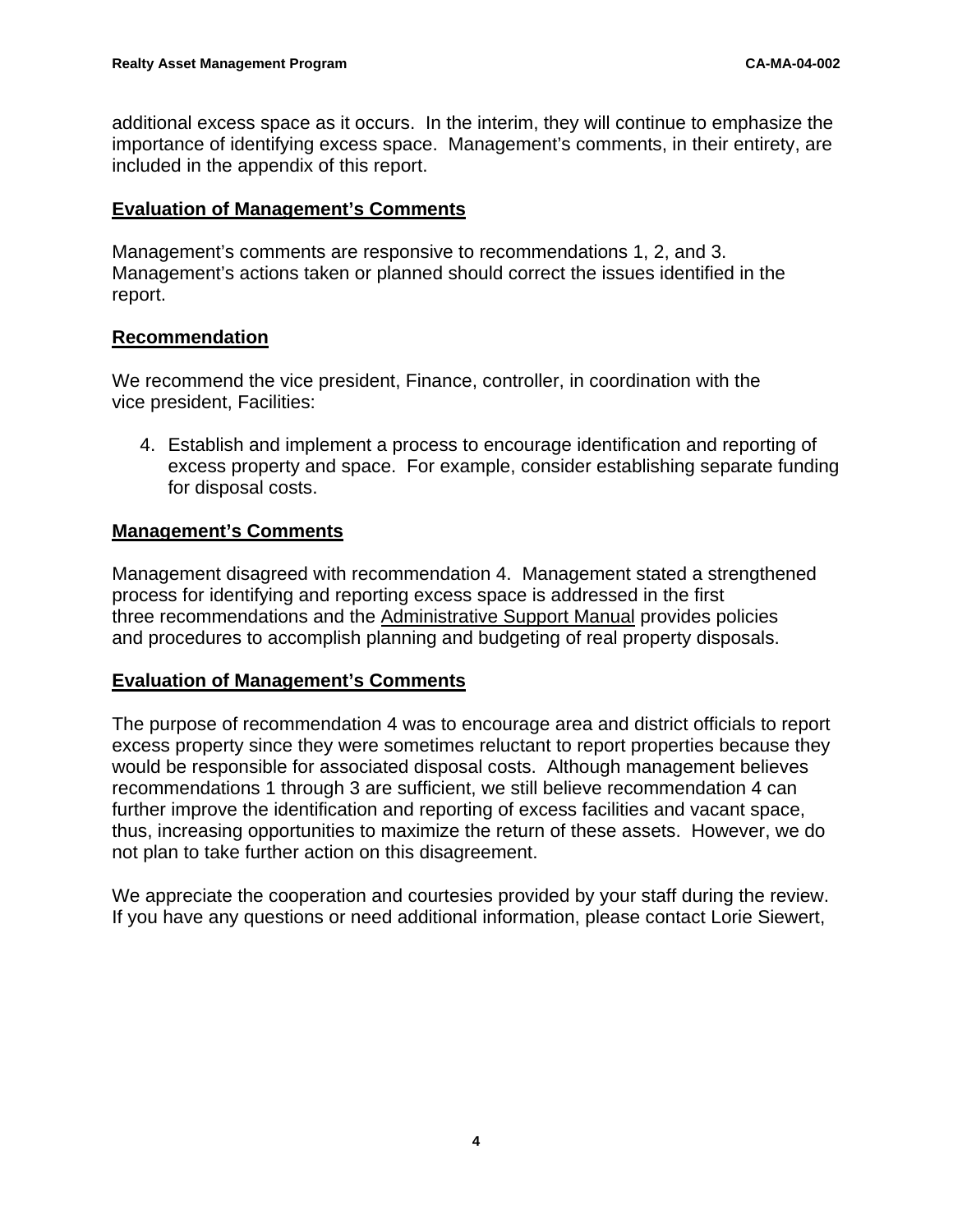director, Supply Management and Facilities, at (651) 855-5856 or me at (303) 925-7429.

/s/ Colleen A. McAntee

Colleen A. McAntee Deputy Assistant Inspector General for Financial Management

Attachment

cc: Patrick R. Donahoe Richard J. Strasser, Jr. Susan M. Duchek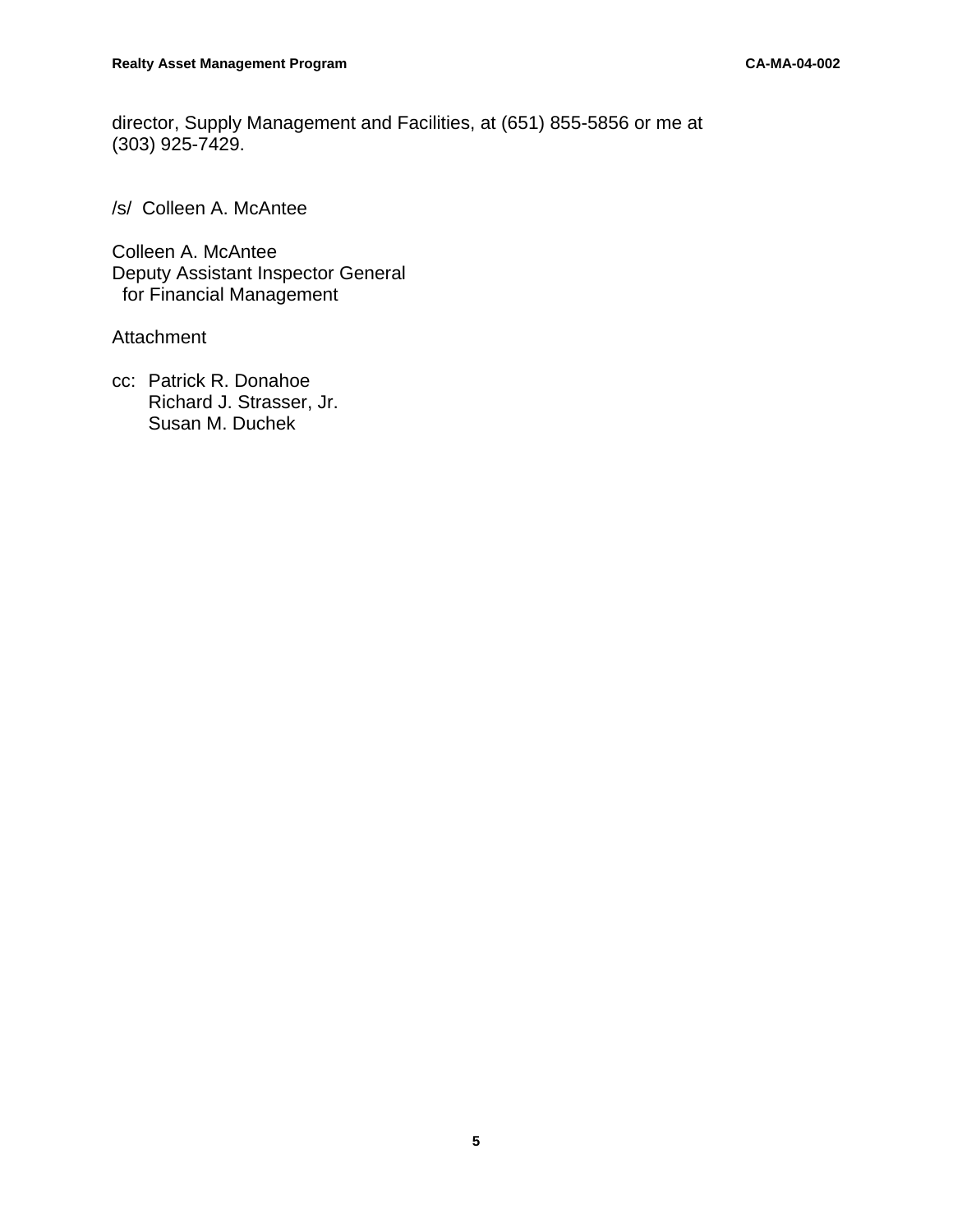### **APPENDIX. MANAGEMENT'S COMMENTS**



December 11, 2003

#### COLLEEN A. MCANTEE DEPUTY ASSISTANT INSPECTOR GENERAL FOR FINANCIAL MANAGEMENT

SUBJECT: Draft Management Advisory - Realty Asset Management Program (Report Number CA-MA-04-Draft)

This is in response to the subject draft management advisory.

Your prior audit coverage (Disposal of Excess Real Property, Report Number CA-AR-02-002, dated January 28, 2002) was a prelude to this present report. The focus of the previous report was the status of vacant land held in our inventory. As a result of the audit, we issued the attached memorandum asking that the areas review the properties in the audit, identify additional vacant properties, and determine whether each property should be made available for disposal or held for future use. The areas' response indicated that there were few additional properties available for disposal—most were being held for future development. Due to the funding constraints which have impacted the facility program since 2001 and network realignments proposed in the Transformation Plan, the timing of such future development was not clear. Therefore, we agreed that the sites should be held until more information was known about future facility funding and facility requirements.

The following is our response to the specific recommendations:

We recommend the Senior Vice President, Operations, in coordination with the Vice President, Facilities:

- 1. Communicate and enforce existing annual requirements to review and identify any
- excess Postal Service owned property with appropriate area and facilities personnel.
- Enhance reporting requirements of annual reviews to include negative replies.
- 3. Develop a process to identify excess space on a regular basis.

Management Response: We agree with these recommendations. The Administrative Support Manual has procedures in place to report surplus or excess real property. However, we agree that these reporting procedures for excess property-both owned and leased-could be strengthened. As noted above, there are pending issues which complicate the identification of excess space. We believe the new national prioritization process for customer service facilities and the outcome of the network realignment effort will help clarify where excess space exists and where new space is needed. As a result, effective with the beginning of Fiscal Year 2005, we will issue an annual call to the areas requiring a formal response (negative replies will be required) regarding vacant and/or excess space. This will provide a standard format for reporting on an annual basis and a method to submit additional excess space as it occurs. In the interim, we will continue to emphasize to the areas the need to identify opportunities to generate revenue through the identification of excess space.

475 L'ENFANT PLAZA SW WASHINGTON DC 20260 WWW.USPS.COM